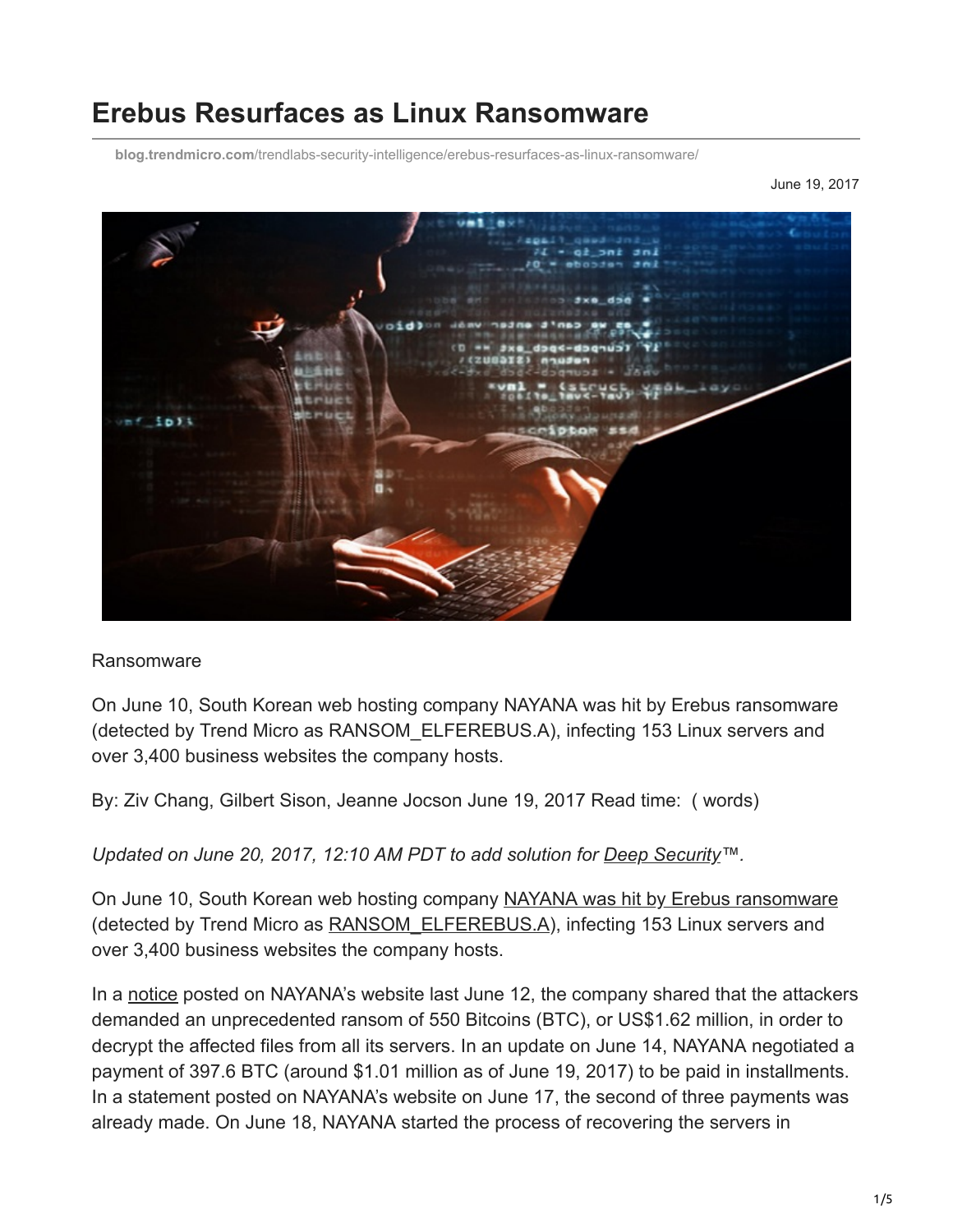batches. Some of the servers in the second batch are currently experiencing database (DB) errors. A third payment installment is also expected to be paid after the first and second batches of servers have been successfully recovered.

While not comparable in terms of the ransom amount, this is reminiscent of what happened to [Kansas Hospital](https://www.trendmicro.com/vinfo/tmr/?/us/security/news/cybercrime-and-digital-threats/kansas-hospital-hit-by-ransomware-extorted-twice), which didn't get full access to the encrypted files after paying the ransom, but was instead extorted a second time.

Erebus was [first seen on September 2016 via malvertisements](https://www.trendmicro.com/vinfo/tmr/?/us/security/news/cybercrime-and-digital-threats/ransomware-recap-sept-23-2016) and reemerged on February 2017 and used [a method that bypasses Windows' User Account Control](https://www.trendmicro.com/vinfo/tmr/?/us/security/news/cybercrime-and-digital-threats/ransomware-recap-january-30-february-15-2017). Here are some of the notable technical details we've uncovered so far about Erebus' Linux version:

## $\overline{\phantom{a}}$

## *Figure 1: Erebus has a multilingual ransom note (English shown above)*

**[F](https://blog.trendmicro.com/content/dam/trendmicro/global/en/migrated/security-intelligence-migration-spreadsheet/trendlabs-security-intelligence/2017/06/erebus-ransomware-2.jpg)***Figure 2: Screenshot of a demo video from the attackers showing how to decrypt the encrypted files*

## **Possible Arrival Vector**

As for how this Linux ransomware arrives, we can only infer that Erebus may have possibly leveraged vulnerabilities or a local Linux exploit. For instance, based on open-source intelligence, NAYANA's website runs on Linux kernel 2.6.24.2, which was compiled back in 2008. Security flaws like **DIRTY COW** that can provide attackers root access to vulnerable Linux systems are just some of the threats it may have been exposed to.

Additionally, NAYANA's website uses Apache version 1.3.36 and PHP version 5.1.4, both of which were released back in 2006. [Apache vulnerabilities](http://blog.trendmicro.com/trendlabs-security-intelligence/cve-2017-5638-apache-struts-vulnerability-remote-code-execution/) and [PHP exploits](http://blog.trendmicro.com/trendlabs-security-intelligence/plesk-zero-day-exploit-results-in-compromised-webserver/) are well-known; [in fact, there was even a tool sold in the Chinese underground expressly for exploiting](http://blog.trendmicro.com/trendlabs-security-intelligence/chinese-underground-creates-tool-exploiting-apache-struts-vulnerability/) Apache Struts. The version of Apache NAYANA used is run as a user of *nobody(uid=99)*, which indicates that a local exploit may have also been used in the attack.

## *[F](https://blog.trendmicro.com/content/dam/trendmicro/global/en/migrated/security-intelligence-migration-spreadsheet/trendlabs-security-intelligence/2017/06/erebus-ransomware-3.png)igure 3: VirusTotal submissions of the Erebus Linux ransomware*

It's worth noting that this ransomware is limited in terms of coverage, and is, in fact, heavily concentrated in South Korea. While this may indicate that this ransomware attack is targeted, VirusTotal showed otherwise—several samples were also submitted from Ukraine and Romania. These submissions can also indicate they were from other security researchers.

## **Encryption Routine**

Some ransomware families are known to scramble files in layers of encryption algorithms, such as [UIWIX](http://blog.trendmicro.com/trendlabs-security-intelligence/wannacry-uiwix-ransomware-monero-mining-malware-follow-suit/), [later versions of Cerber,](http://blog.trendmicro.com/trendlabs-security-intelligence/cerber-ransomware-evolution/) and [DMA Locker.](https://www.trendmicro.com/vinfo/tmr/?/us/security/news/cybercrime-and-digital-threats/new-ransomware-badblock-and-dma-locker-4-0) Erebus takes this up a notch; each file encrypted by Erebus will have this format: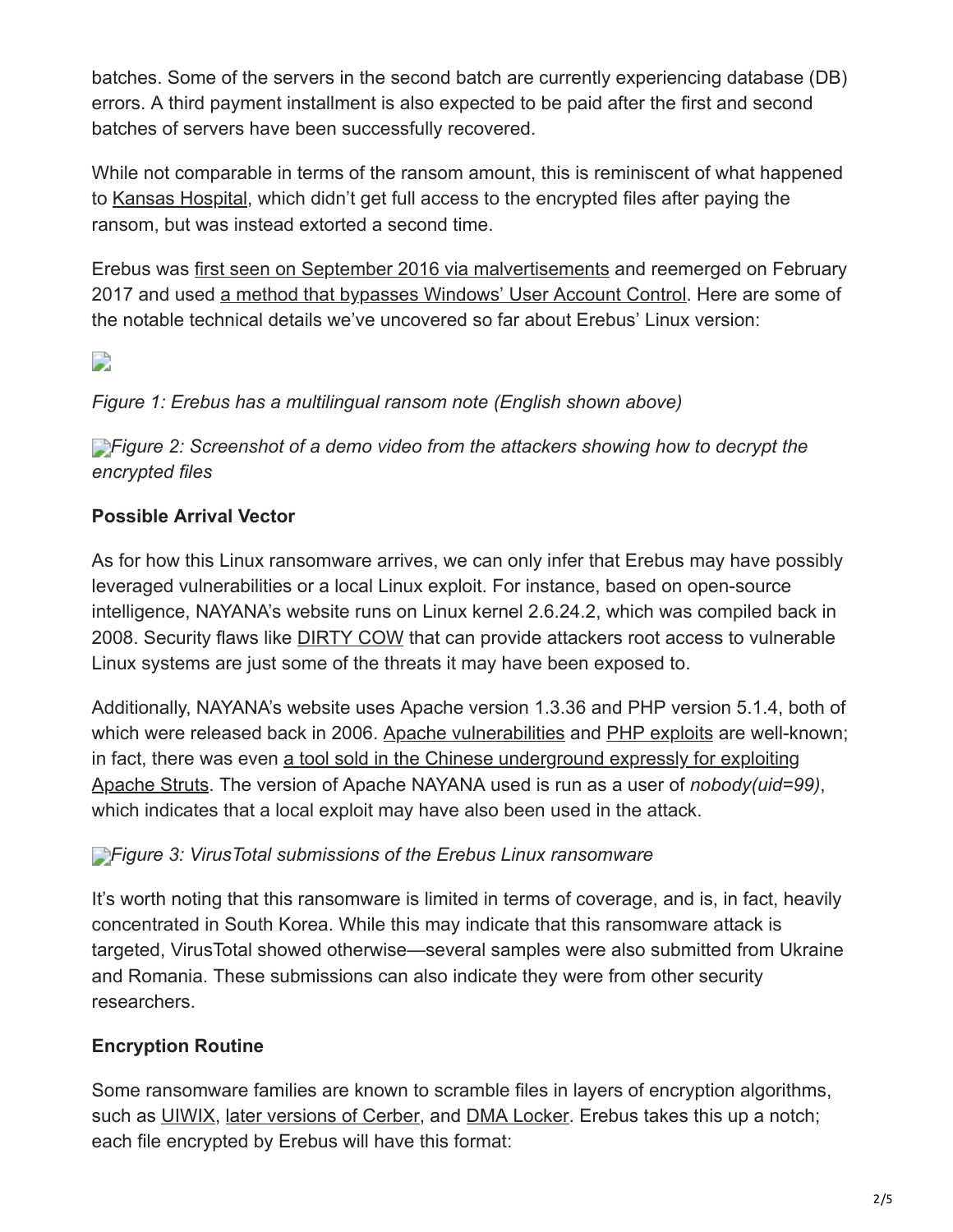Header (0x438 bytes)

RSA-2048-encrypted original filename

RSA-2048-encrypted AES key

RSA-2048-encrypted RC4 key

RC4-encrypted data

The file is first scrambled with RC4 encryption in 500kB blocks with randomly generated keys. The RC4 key is then encoded with AES encryption algorithm, which is stored in the file. The AES key is again encrypted using RSA-2048 algorithm that is also stored in the file.

While each encrypted file has its RC4 and AES keys, the RSA-2048 public key is shared. These RSA-2048 keys are generated locally, but the private key is encrypted using AES encryption and another randomly generated key. Ongoing analysis indicates that decryption is not possible without getting hold of the RSA keys.

#### **Targeted File Types**

Office documents, databases, archives, and multimedia files are the usual file types targeted by ransomware. It's the same for this version of Erebus, which encrypts 433 file types. However, the ransomware appears to be coded mainly for targeting and encrypting web servers and data stored in them.

Here is a table that shows the directories and system tablespaces that Erebus searches. Note that *var/www/* is where the files/data of websites are stored, while the *ibdata* files are used in MySQL:

| var/www/        | \$/bin/   |  |  |
|-----------------|-----------|--|--|
| Included files: | \$/boot/  |  |  |
| ibdata0         | $$$ /dev/ |  |  |
| ibdata1         | \$/etc/   |  |  |
| ibdata2         | $$$ /lib/ |  |  |
| ibdata3         | \$/lib64/ |  |  |
| ibdata4         | \$/proc/  |  |  |
| ibdata5         | $$$ /run/ |  |  |
|                 |           |  |  |

#### **Included directories: Excluded directories:**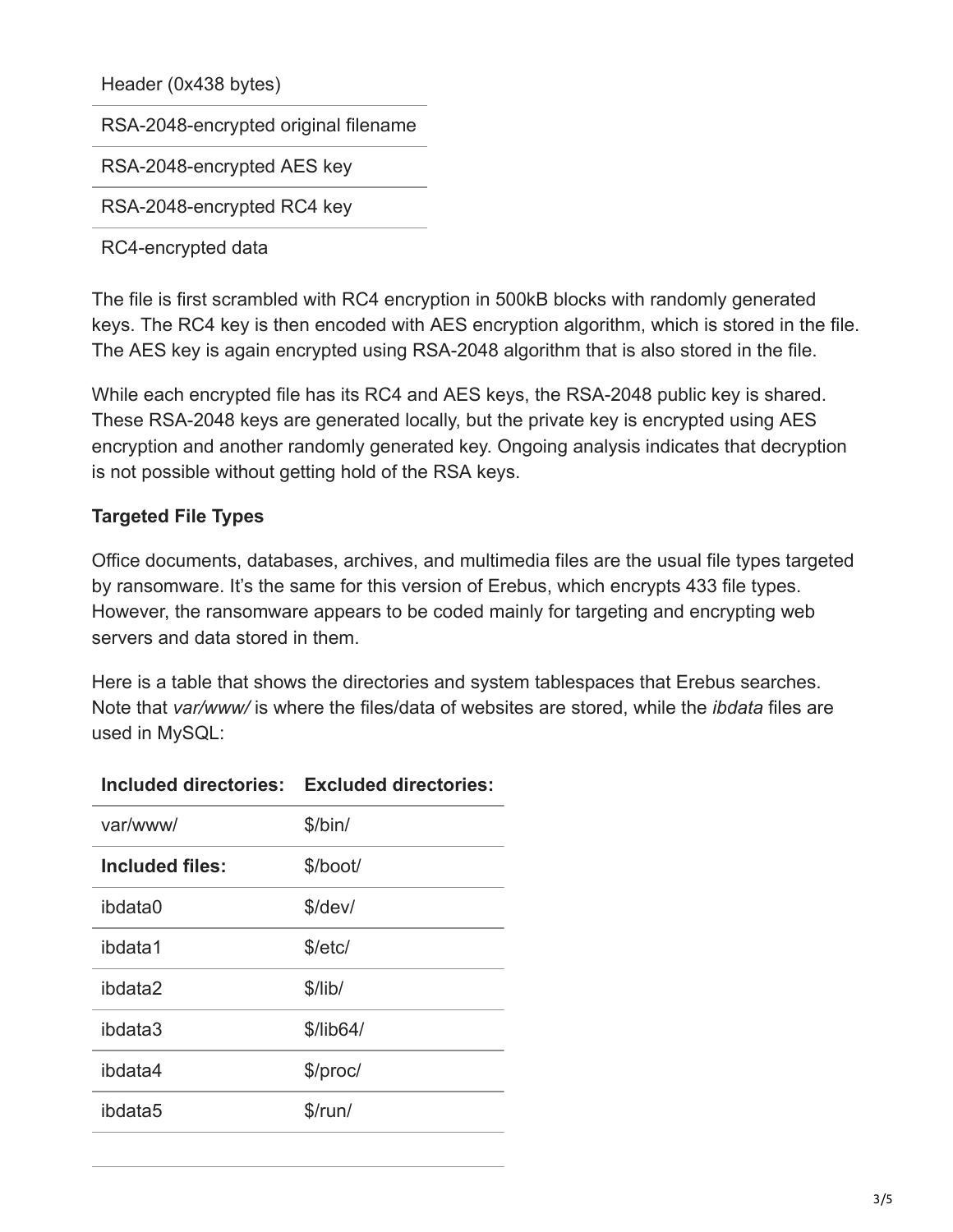| ibdata6     | \$/sbin/                |
|-------------|-------------------------|
| ibdata7     | \$/srv/                 |
| ibdata8     | $\frac{\log 1}{\log 1}$ |
| ibdata9     | \$/tmp/                 |
| ib logfile0 | \$/usr/                 |
| ib logfile1 | \$/var/                 |
| ib logfile2 | $/$ .gem $/$            |
| ib_logfile3 | /.bundle/               |
| ib logfile4 | $/$ .nvm $/$            |
| ib logfile5 | $/$ .npm $/$            |

|  |  |  | Figure 4: System tablespaces Erebus searches |
|--|--|--|----------------------------------------------|
|  |  |  |                                              |

## **Adopt Best Practices**

Despite their market share, [Unix and Unix-like operating systems such as Linux](http://blog.trendmicro.com/trendlabs-security-intelligence/unix-a-game-changer-in-the-ransomware-landscape/) are poised [to be lucrative for bad guys as ransomware continues to diversify and mature in the threat](https://www.trendmicro.com/vinfo/tmr/?/us/security/research-and-analysis/predictions/2017) landscape. Why? They are a ubiquitous part of the infrastructures that power many enterprises, used by workstations and servers, web and application development frameworks, databases, and mobile devices, among others.

And as we've seen in other families like [WannaCry,](https://blog.trendmicro.com/en_us/research/17/e/massive-wannacrywcry-ransomware-attack-hits-various-countries.html) [SAMSAM,](http://blog.trendmicro.com/trendlabs-security-intelligence/lesson-patching-rise-samsam-crypto-ransomware/) [Petya](http://blog.trendmicro.com/trendlabs-security-intelligence/petya-crypto-ransomware-overwrites-mbr-lock-users-computers/), or [HDDCryptor](http://blog.trendmicro.com/trendlabs-security-intelligence/bksod-by-ransomware-hddcryptor-uses-commercial-tools-to-encrypt-network-shares-and-lock-hdds/), the capability to affect servers and network shares amplifies the impact. A single, vulnerable machine on a network is sometimes all it takes to infect connected systems and servers.

Given the risks to business operations, reputation, and bottom line, enterprises need to be proactive in keeping threats like ransomware at bay. There is no silver bullet to ransomware like Erebus, which is why IT/system administrators should have a defense-in-depth approach to security. [Best practices for mitigating ransomware](http://blog.trendmicro.com/trendlabs-security-intelligence/ransomware-past-present-future/) include:

- [Backing up critical files](http://blog.trendmicro.com/trendlabs-security-intelligence/world-backup-day-the-3-2-1-rule/)
- Disabling or minimizing third-party or unverified repositories
- Applying the principle of least privilege
- Ensuring servers and endpoints are updated (or deploying [virtual patching\)](https://www.trendmicro.com/vinfo/tmr/?/us/security/news/virtualization-and-cloud/virtual-patching-in-mixed-environments-how-it-protects-you/)
- [Regularly monitoring the network](http://blog.trendmicro.com/trendlabs-security-intelligence/network-solutions-ransomware-stopping-containing-spread/)
- Inspecting event logs to check for signs of intrusions or infection

Some of the security mechanisms that can be considered are: